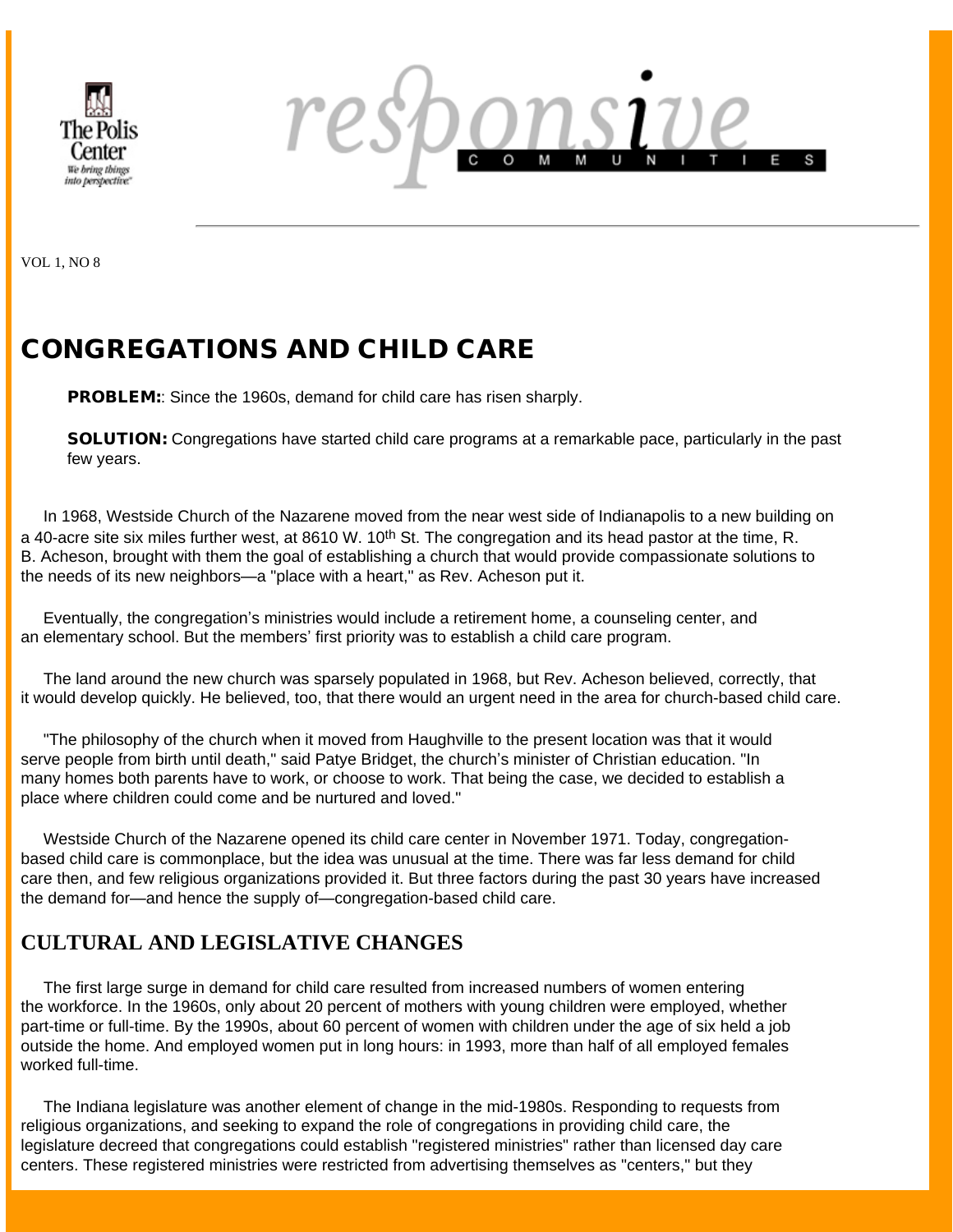were allowed to operate under more relaxed standards than those for licensed centers. For example, centers are required to "carry out a planned, written program designed to take into account the physical, social, emotional, and intellectual development needs of the children." No program is required of ministries. Licensed centers must adhere to rigorous staffing ratios; there are no such requirements for registered ministries. And, unlike centers, ministries are not required to meet nutritional standards in their menus.

 This legislation opened the door for virtually any congregation to begin a child care ministry, with little oversight by state regulators. Relaxed regulation, combined with increasing demand for child care, caused religiously affiliated child care to flourish. It grew from fewer than three dozen registered ministries in 1986 to 450 in 1998. By contrast, of the 650 licensed child care centers in Indiana, only about 100 are run by congregations.

 The most recent increase in need for child care was spurred by federal legislation for welfare reform, which pushed even more women with dependent children to seek work. An average of about 50 new ministries have started each year since passage of welfare reform in 1996.

## **TWO APPROACHES**

Only one of these factors has affected **Westside Church of the Nazarene**: the general increase in the number of working mothers. The church is inaccessible to most of the former welfare recipients who need child care, and its center came into being before the registered ministry exception was enacted. It is and always has been a licensed center.

 Westside accepts children aged 2 and up. Its maximum capacity is about 100, and the center operates near its limit year-round. About half the youngsters in its care are the children of Westside members. The rest are drawn from non-member families from nearby neighborhoods.

 Westside's child care program is larger than most, and it draws from the congregation's own membership more heavily than do most. The Polis Center's research indicates that the average congregation-based child care program in Indianapolis serves about 40 children; very few programs draw more than a third of participants from the congregation's families.

 Westside's child care center employs 14 full-time and up to eight part-time workers. The program begins at 9 a.m. with a formal learning time; the specific activity varies by grade and according to the teacher. This lasts until about 10:30 a.m. The rest of the day consists of a story, free time, lunch, playtime, and naps.

 Staffing poses a continual challenge. Like many centers, Westside's turnover rate is high for part-timers, and the church often posts a "help wanted" sign. The minimum requirements are not stringent: a potential worker must be 18, have at least a GED, and be a Christian who attends church regularly. But the pay is low, and Westside takes into account a number of intangible factors before it offers employment.

 Recently, for example, Westside interviewed someone who technically met every requirement and was willing to work an unpopular shift. Yet Karin Carter, the center's assistant director, decided against hiring her: the applicant's references had been basically positive, but Carter thought that she read some hesitation in them.

 Other programs also report difficulty in finding and keeping staff. "It is a chronic problem," said Jeannie Stein, early childhood director of the Indianapolis Hebrew Congregation. "We can run an ad and not even get a response." Indianapolis Hebrew Congregation recently decided to increase its fees in order to raise the pay for its staff. Stein hopes this will help the program retain its current staff and attract highly qualified applicants in the future.

 Keeping full-time staff is less a problem, particularly for Westside—partly because of the higher pay but also because many of the full-time staff members have children in the child care or in the church's elementary school. Full-time employees receive a tuition discount, and this benefit keeps their turnover rate low.

**Emmanuel Christian Fellowship Center** is in the relatively poor neighborhood of Fountain Square, and its child care is a registered ministry rather than a licensed center. It opened in the fall of 1997, largely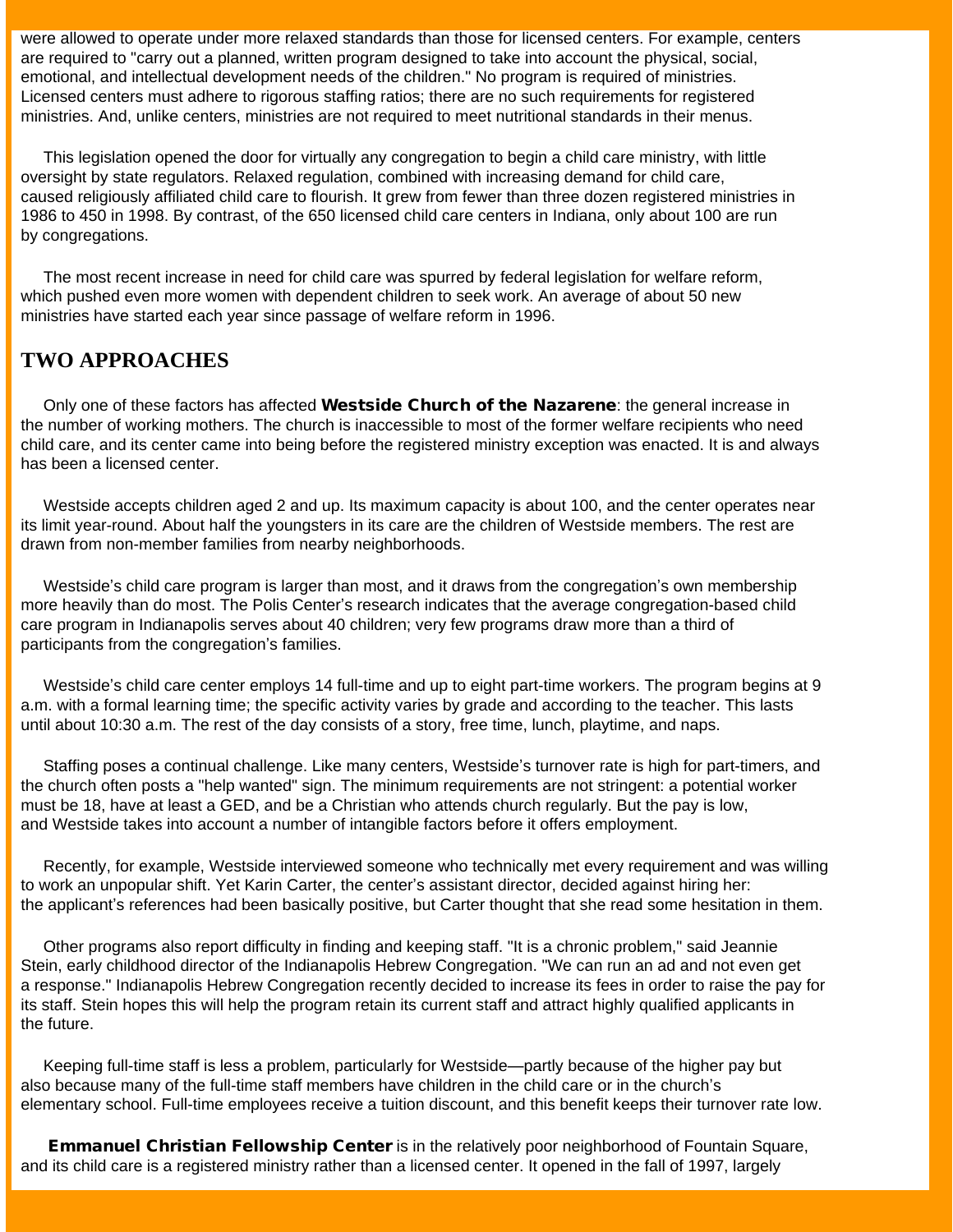in response to welfare reform. Most of its clients are single parents.

 The congregation meets in a converted Boys Club at 1400 English Ave. Emmanuel moved from its westside location to the renovated building on the near southeast side in 1997.

 The building offered more space than the facility that the church had been using, and the pastor, Tommy Glenn, wanted to expand the church's ministries. He hoped to begin a day care, a youth program, a food and clothes pantry, and possibly a school. The Boys Club, with a basketball court at its center, met the church's needs perfectly. The gym could serve as the church sanctuary and then, after the chairs and the pulpit were cleared away, it could double as the recreational space for youth programs and other activities. Church members invested \$40,000 and several weeks of labor in renovating the facility.

 Before opening the child care program, Glenn's wife, Janet, attended a one-day training session sponsored by the Indiana Division of Family and Children. The state conducts sessions once a month for prospective child care providers, covering regulations and giving out applications for registering as a ministry. "I just wanted to make sure I was doing everything right," said Janet, who serves as the ministry's director. In November 1997, Emmanuel opened its child care program, called Guardian Angels, as a registered ministry.

 Registered ministries are inspected quarterly. (Licensed centers are inspected a minimum of once annually by several different state agencies.) Emmanuel failed its second- and third-quarter inspections in 1998. These failures resulted less from glaring problems than from an accumulation of minor violations: insufficient cots for the children, missing screens on the windows, no thermometer in the refrigerator.

 After failing a second inspection, Tommy and Janet Glenn met with Division of Family and Children officials and presented them with a list of actions that they had taken to bring the ministry into compliance. Guardian Angels passed its fourth-quarter inspection, and it remains open. The ministry has cared for as many as 30 and as few as 14 children, from infants to teens. Janet, the full-time director, is assisted by four workers—one fulltime and three part-time.

 Emmanuel appears sincere in its desire to meet the state's requirements; in a sense, the church has staked its reputation on providing good child care. Rev. Glenn said that when the extent of the church's violations were made known to him, Emmanuel addressed the problems immediately.

 "We're not just trying to herd a bunch of kids in here to make a profit," Rev. Glenn said. "We want to provide child care with a Christian emphasis. First and foremost, it's a ministry. Our approach is based on Christian principles—loving one another, respecting one another, and doing to others as we would have done to us."

 Though no structured program is required of ministries, Emmanuel has an hour and a half scheduled for instruction in basic language and mathematical skills. The staff also tries to incorporate biblical lessons into its interaction with the children throughout the day.

 Yet, despite its sense of purpose, Emmanuel provided child care that the state determined to be sub-standard —even by the relaxed standards for registered ministries—for two consecutive quarters. More egregious violations may exist in other ministries but go undetected by state regulators. The Division of Family and Children is under-staffed, and its workload only increases as registered ministries in Indiana multiply.

 Despite their encounters with the state, the Glenns do not feel overburdened by regulation—nor does Westside, which reports no problems with its inspections. Rev. Glenn said that what he has learned from the experience is to "follow the rules and don't try to take shortcuts. Sometimes it'll seem like they're being strict on you, and you'll get frustrated. We've gotten frustrated. But those people are doing their job and they're interested in the same thing you should be interested in—that is, providing quality child care. I have a granddaughter here, and I want her to be in a safe environment. So why shouldn't the others be in a safe environment?"

## **PROS AND CONS**

The registered ministry exception is good news for congregations uninterested in, or opposed to, state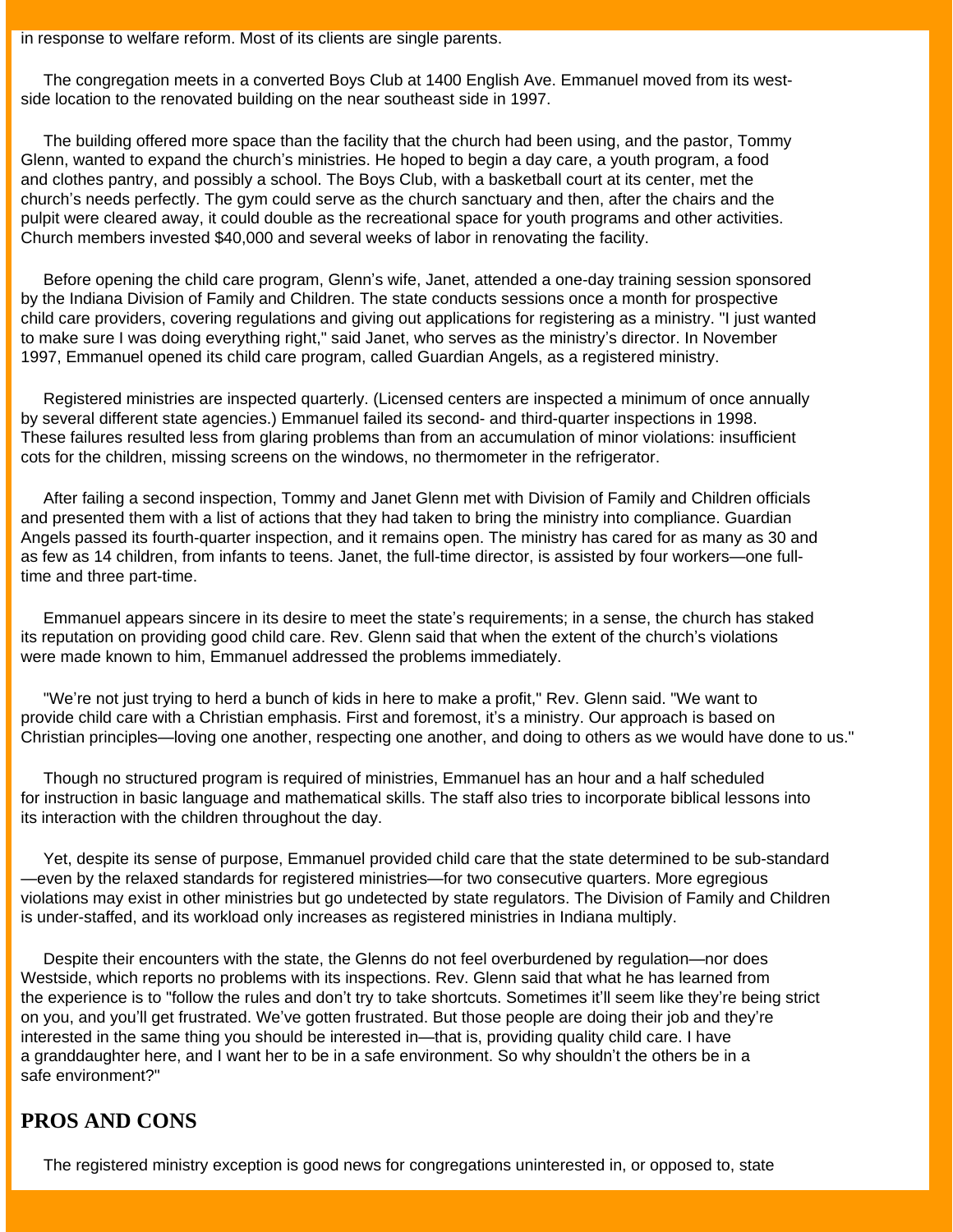licensing. And it is good news for many working families. The new ministries that have been started as a result of this opportunity have helped meet the demand for easily accessible child care.

 But to some observers, the exemptions granted to congregational-based child care ministries in Indiana have created a problem waiting to happen. Officials of the state's Family and Social Services Administration, who are responsible for what regulation does take place, worry that it will be only a matter of time before an unfortunate incident focuses attention on the fact that the state has two sets of rules—one for religious organizations and one for everyone else.

 For now, a registered ministry is a legitimate option for congregations interested in launching a child care facility. But maintaining high standards of care despite pressure to cut costs is a challenge facing all congregation-based child care providers, whether the facility is licensed or not.

 Congregations that choose not to license their child care programs do so for a number of reasons—some based on fact, some on misperception. According to Dorothy Broad of the FSSA's Division of Family and Children, many congregations want the freedom to spank children in their care, but believe state regulations forbid it. This is true for licensed centers; the regulations explicitly state that "no child of any age shall ever be shaken, hit, or spanked." The state exempts registered ministries from this restriction.

 Some congregations believe that being licensed will restrict what they can teach. They want the freedom to impart religious instruction but fear that state regulators will shut them down for doing so. This is not true. Religious instruction is neither required nor forbidden. Program guidelines for licensed centers do not interfere with—or even touch on—religious teaching.

 If a religious element were not permitted, Westside Church of the Nazarene would not have opened its center. Its very purpose is "to reach the children for Jesus," said Patye Bridget. "The point is not to get them to this church. It's to introduce them to Jesus and give them loving care." Bridget reported that in nearly three decades of pursuing that goal, the church has never encountered any interference from state regulators.

#### A MINISTRY OR A BUSINESS?

 Congregation-based child care is growing in part because parents seem to trust religious organizations more than they do for-profit child care providers. Not all parents, however. Jeannie Stein, of the Indianapolis Hebrew Congregation, said that some prospective customers investigate "to the point of the ridiculous," returning eight or nine times before coming to a decision. But "10 percent of the people make 90 percent of the inquiries," she said. The Indianapolis Hebrew Congregation has the largest Jewish child care program in the city, with 32 staff members serving 180 children.

 In most cases, when congregations choose to offer child care, they are responding to the needs in their communities—as a ministry. A few are driven by a profit motive, and some by a mix of the two.

 Motives do not necessarily correlate to the quality of care a congregation provides; many for-profit child care services offer excellent care. But in the case of registered ministries, the situation is complicated by the lack of regulation. If profit is the motive and labor the primary cost, it might be a temptation to skimp on staff, if regulations permit.

 The situation is complicated, too, by a high set of expectations. Faith-based child care providers are often asked to go beyond what is asked of a for-profit center. Westside's Karin Carter tries to get to know each child and family, and is often called on to help in stressful family situations. Such requests would not seem appropriate at most for-profit centers.

 "The needs of the children need to be put ahead of the financial side," said Sarah Maple, director of Southport Presbyterian's child care, which began as a registered ministry in the fall of 1997. She said that when she interviewed for the position, "The first question I asked was, 'Are you planning a ministry or a business?' If it's approached as a Christian ministry, we're providing an outreach to families—counseling, food support, tuition support. I don't think you will find that in a business setting."

But even not-for-profits must remain solvent. The ideal is to find a proper balance between operating as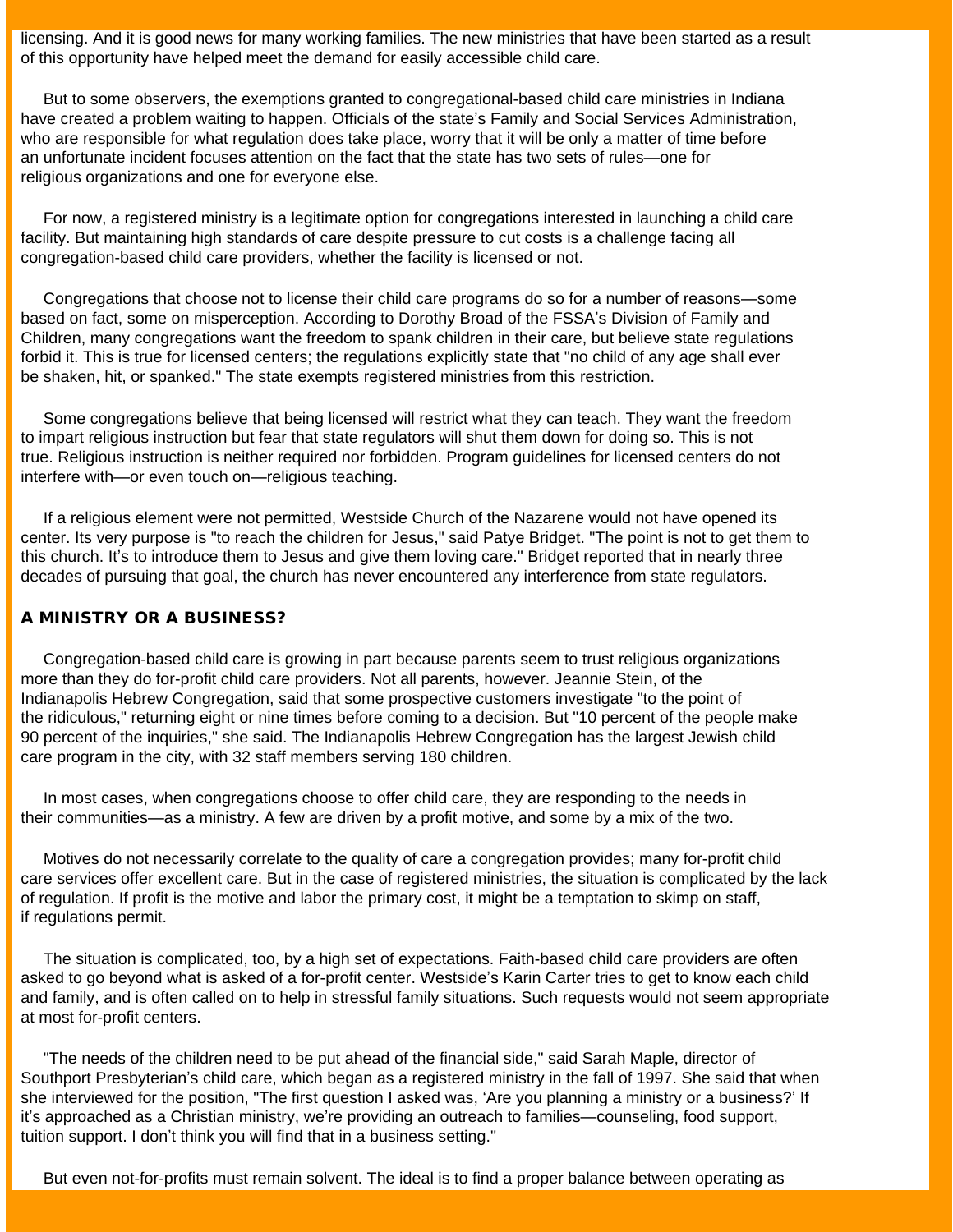a business and remaining true to a deeper purpose. "The whole staff go a step beyond," said Patye Bridget, Westside's minister of Christian education. "Karin Carter takes a personal interest in children whose families are dysfunctional, or are having problems, and takes them to heart. I have confidence that she goes home and prays for them. I think some child care centers might ask families to leave because of the stress they bring with them. But they're begging us to hang in with them. And we are, because they need us. We need to make ends meet, but the bottom line is not the dollar. We try not to be run over and abused, but we'll go as far as we can possibly go."

# **POINTS TO REMEMBER:**

• A congregation-based child care program designated as a "registered ministry" is exempt from many of the regulations imposed on licensed centers.

- The relative lack of regulation can pose a temptation to skimp on standards.
- Finding suitable staff is a persistent problem for child care programs.
- Licensed centers are forbidden to impose corporal punishment on children; registered ministries are not.
- Being licensed imposes no restrictions on the religious content of a center's educational program.
- Clients expect more personal attention and involvement from faith-based programs than they expect from secular programs.

## **CONTACTS & RESOURCES:**

#### Emmanuel Christian Fellowship Center 1400 English Ave. Indianapolis, IN 46203 (317) 955-9533

### Westside Church of the Nazarene

8610 W. 10th St. Indianapolis, IN 46234 (317) 271-7609

## Indianapolis Hebrew Congregation

6501 N. Meridian St. Indianapolis, IN 46260 (317) 255-6647

#### Southport Presbyterian Church

Welcome Place Day Care 1427 Southview Dr. Indianapolis, IN 46227 (317) 788-5935

The first Wednesday of each month, the Indiana Family and Social Services Administration's Division of Family and Children holds a one-day training session. State employees cover the basics of what is required from child care providers and distribute applications for certification. For information call: (317) 233-5414

For those interested in improving their skill at working with young children, Ivy Tech State College offers certification as a Child Development Associate. For information call: (317) 921-4303